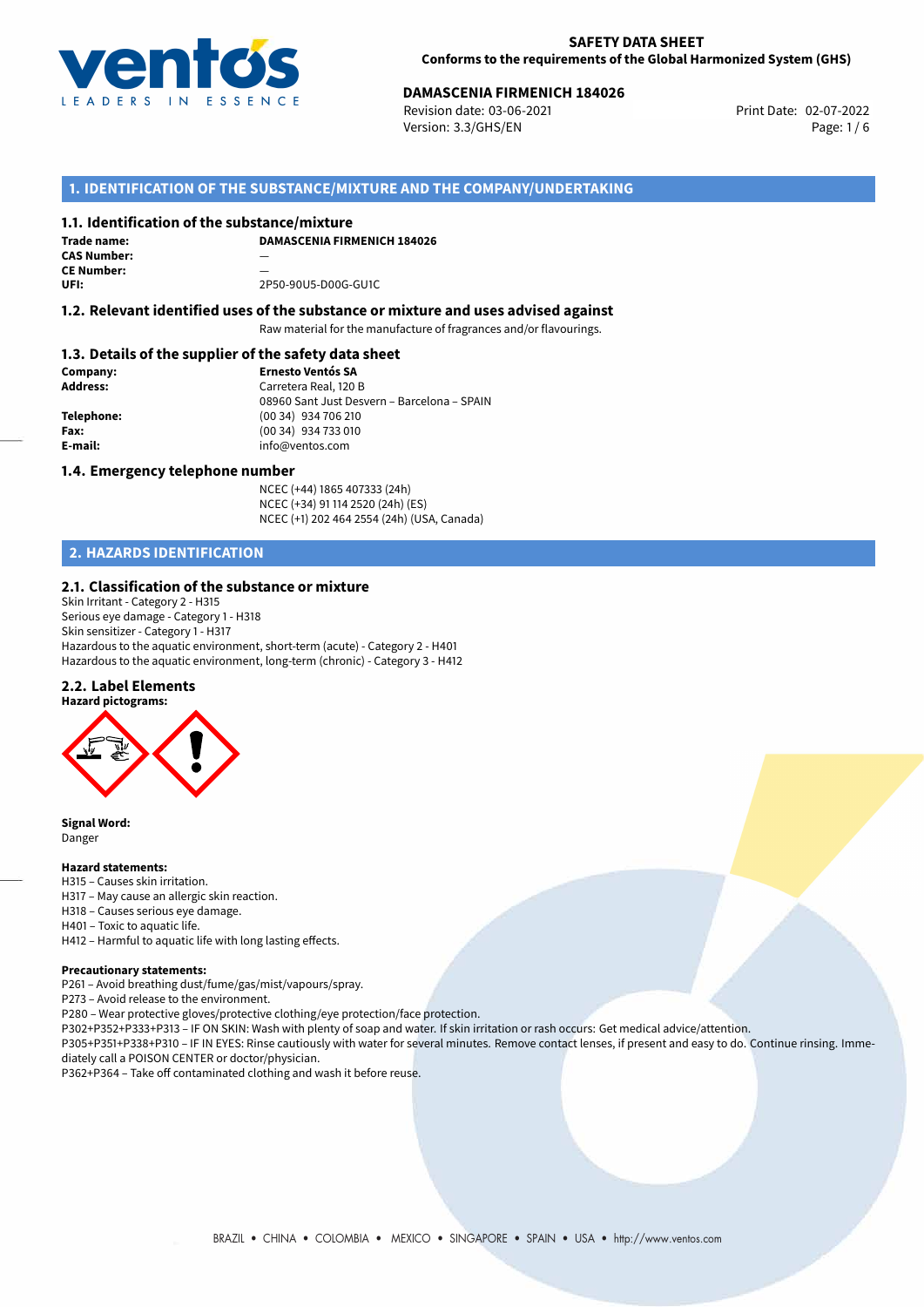

# 02-07-2022 **DAMASCENIA FIRMENICH 184026**

Revision date: 03-06-2021 Version: 3.3/GHS/EN Page: 2 / 6

### **Substances responsible for the health hazards:**

DAMASCENONE<sup>-</sup> CITRAL CITRONELLOL EUGENOL FARNESOL GERANIOL LINALOOL NEROL 2-PHENYL ETHYL ACETATE

### **2.3. Other hazards**

No Information available

# **3. COMPOSITION/INFORMATION ON INGREDIENTS**

# **3.1. Substances**

Not applicable

### **3.2. Mixtures**

MIXTURE OF AROMATIC SUBSTANCES

Hazardous constituents:

| <b>Chemical Name</b>   | % (w/w)        | <b>CAS No</b><br><b>EC No</b> | <b>Classification according to GHS</b>                                                                                                                                                                                                                                                     |  |  |
|------------------------|----------------|-------------------------------|--------------------------------------------------------------------------------------------------------------------------------------------------------------------------------------------------------------------------------------------------------------------------------------------|--|--|
| DAMASCENONE            | $>10$ ; $<$ 25 | 23696-85-7<br>245-833-2       | Acute Toxicity - Category 5 (dermal) - H313<br>Skin Irritant - Category 2 - H315<br>Skin sensitizer - Category 1A - H317<br>Hazardous to the aquatic environment, short-term (acute) - Category 2 - H401<br>Hazardous to the aquatic environment, long-term (chronic) - Category 2 - H411  |  |  |
| CITRONELLOL            | $>1$ ; $<$ 10  | 106-22-9<br>203-375-0         | Acute Toxicity - Category 5 (oral) - H303<br>Acute Toxicity - Category 5 (dermal) - H313<br>Skin Irritant - Category 2 - H315<br>Eye Irritant - Category 2A - H319<br>Skin sensitizer - Category 1B - H317<br>Hazardous to the aquatic environment, short-term (acute) - Category 2 - H401 |  |  |
| 2-PHENYL ETHYL ACETATE | $\geq$ 1; <10  | 103-45-7<br>203-113-5         | Acute Toxicity - Category 5 (oral) - H303<br>Serious eye damage - Category 1 - H318<br>Hazardous to the aquatic environment, short-term (acute) - Category 3 - H402                                                                                                                        |  |  |
| <b>GERANIOL</b>        | $>1$ ; <10     | 106-24-1<br>203-377-1         | Acute Toxicity - Category 5 (oral) - H303<br>Skin Irritant - Category 2 - H315<br>Serious eye damage - Category 1 - H318<br>Skin sensitizer - Category 1 - H317<br>Hazardous to the aquatic environment, short-term (acute) - Category 3 - H402                                            |  |  |
| <b>NEROL</b>           | $>1$ ; $<$ 10  | $106 - 25 - 2$<br>203-378-7   | Acute Toxicity - Category 5 (oral) - H303<br>Skin Irritant - Category 2 - H315<br>Eye Irritant - Category 2A - H319<br>Skin sensitizer - Category 1B - H317<br>Hazardous to the aquatic environment, short-term (acute) - Category 2 - H401                                                |  |  |
| <b>FARNESOL</b>        | $>0.1$ ; $<$ 1 | 4602-84-0<br>225-004-1        | Skin Irritant - Category 2 - H315<br>Eye Irritant - Category 2A - H319<br>Skin sensitizer - Category 1B - H317<br>Hazardous to the aquatic environment, short-term (acute) - Category 1 - H400<br>Hazardous to the aquatic environment, long-term (chronic) - Category 1 - H410            |  |  |
| <b>LINALOOL</b>        | $>0.1$ ; $<$ 1 | 78-70-6<br>201-134-4          | Flammable Liquids - Category 4 - H227<br>Acute Toxicity - Category 5 (oral) - H303<br>Skin Irritant - Category 2 - H315<br>Eye Irritant - Category 2A - H319<br>Skin sensitizer - Category 1B - H317<br>Hazardous to the aquatic environment, short-term (acute) - Category 3 - H402       |  |  |
| ROSE OXIDE             | $\geq$ 0.1; <1 | 16409-43-1<br>240-457-5       | Flammable Liquids - Category 4 - H227<br>Acute Toxicity - Category 5 (oral) - H303<br>Skin Irritant - Category 2 - H315<br>Eye Irritant - Category 2A - H319<br>Toxic to reproduction - Category 2 - H361<br>Hazardous to the aquatic environment, short-term (acute) - Category 3 - H402  |  |  |
|                        | $\cdots$       |                               | $\mathcal{L}_{\mathbf{a},\mathbf{b}}$                                                                                                                                                                                                                                                      |  |  |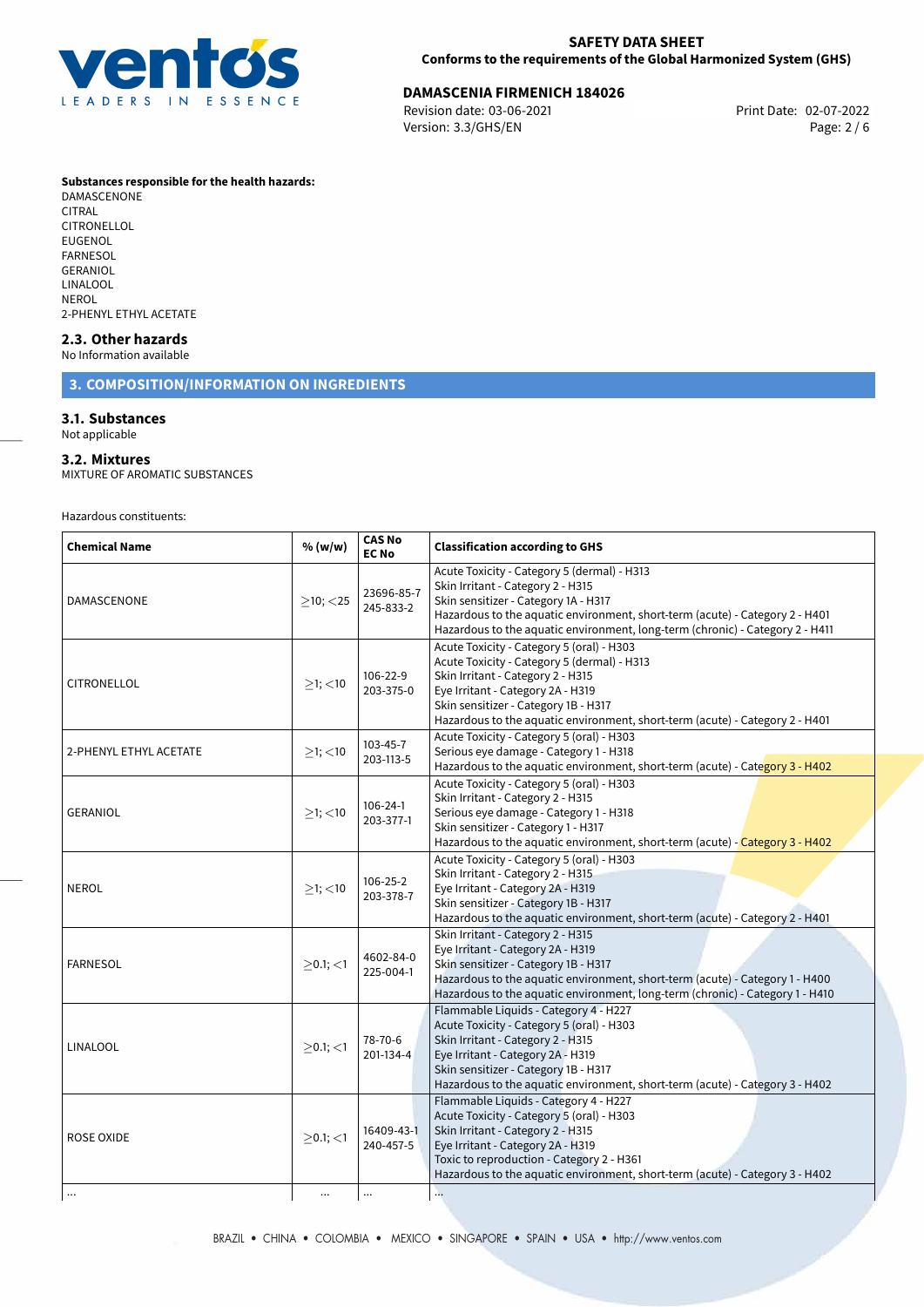

# **DAMASCENIA FIRMENICH 184026**<br>Revision date: 03-06-2021<br>**Print Date: 02-07-2022**

Revision date: 03-06-2021 Version: 3.3/GHS/EN Page: 3 / 6

| $\cdots$  | $\cdots$       | $\cdots$               | $\cdots$                                                                                                                                                                                                                                      |
|-----------|----------------|------------------------|-----------------------------------------------------------------------------------------------------------------------------------------------------------------------------------------------------------------------------------------------|
| CITRAL    | $>0.1$ ; $<$ 1 | 5392-40-5<br>226-394-6 | Acute Toxicity - Category 5 (dermal) - H313<br>Skin Irritant - Category 2 - H315<br>Eye Irritant - Category 2A - H319<br>Skin sensitizer - Category 1B - H317<br>Hazardous to the aquatic environment, short-term (acute) - Category 2 - H401 |
| l EUGENOL | $>0.1$ ; <1    | 97-53-0<br>202-589-1   | Acute Toxicity - Category 5 (oral) - H303<br>Skin Irritant - Category 3 - H316<br>Eye Irritant - Category 2A - H319<br>Skin sensitizer - Category 1B - H317<br>Hazardous to the aquatic environment, short-term (acute) - Category 2 - H401   |

[See the full text of the hazard statements in section 16.](#page-5-0)

## **4. FIRST-AID MEASURES**

### **4.1. Description of necessary first aid measures**

| Ingestion:    | Rinse mouth with water.                                                                                               |
|---------------|-----------------------------------------------------------------------------------------------------------------------|
|               | Obtain medical advice.                                                                                                |
|               | Keep at rest. Do not induce vomiting.                                                                                 |
| Eye contact:  | In case of contact with eyes, rinse immediately with plenty of water for at least 15 minutes and seek medical advice. |
| Inhalation:   | Remove person to fresh air and keep at rest.                                                                          |
|               | Seek immediate medical advice.                                                                                        |
| Skin contact: | Take off immediately all contaminated clothing.                                                                       |
|               | Thoroughly wash affected skin with soap and water.                                                                    |
|               | Seek medical attention if symptoms persist.                                                                           |

# **4.2. Most important symptoms and effects, both acute and delayed**

No information available.

### **4.3. Indication of any immediate medical attention and special treatment needed**

No information available.

# **5. FIRE-FIGHTING MEASURES**

### **5.1. Extinguishing Media**

Water spray, carbon dioxide, dry chemical powder or appropriate foam. For safety reasons do not use full water jet.

## **5.2. Special hazards arising from the substance or mixture**

Known or Anticipated Hazardous Products of Combustion: Emits toxic fumes under fire conditions.

### **5.3. Advice for firefighters**

High temperatures can lead to high pressures inside closed containers. Avoid inhalation of vapors that are created. Use appropriate respiratory protection. Do not allow spillage of fire to be poured into drains or watercourses. Wear self-contained breathing apparatus and protective clothing.

# **6. ACCIDENTAL RELEASE MEASURES**

### **6.1. Personal precautions, protective equipment and emergency procedures**

Evacuate surronding areas. Ensure adequate ventilation. Keep unnecessary and unprotected personnel from entering. Do not breathe vapor/spray. Avoid contact with skin and eyes. Information regarding personal protective measures: see section 8.

### **6.2. Environmental precautions**

To avoid possible contamination of the environment, do not discharge into any drains, surface waters or groundwaters.

### **6.3. Methods and materials for containment and cleaning up**

Cover with an inert, inorganic, non-combustible absorbent material (e.g. dry-lime, sand, soda ash). Place in covered containers using non-sparking tools and transport outdoors. Avoid open flames or sources of ignition (e.g. pilot lights on gas hot water heater). Ventilate area and wash spill site after material pickup is complete.

### **6.4. Reference to other sections**

Information regarding exposure controls, personal protection and disposal considerations can be found in sections 8 and 13.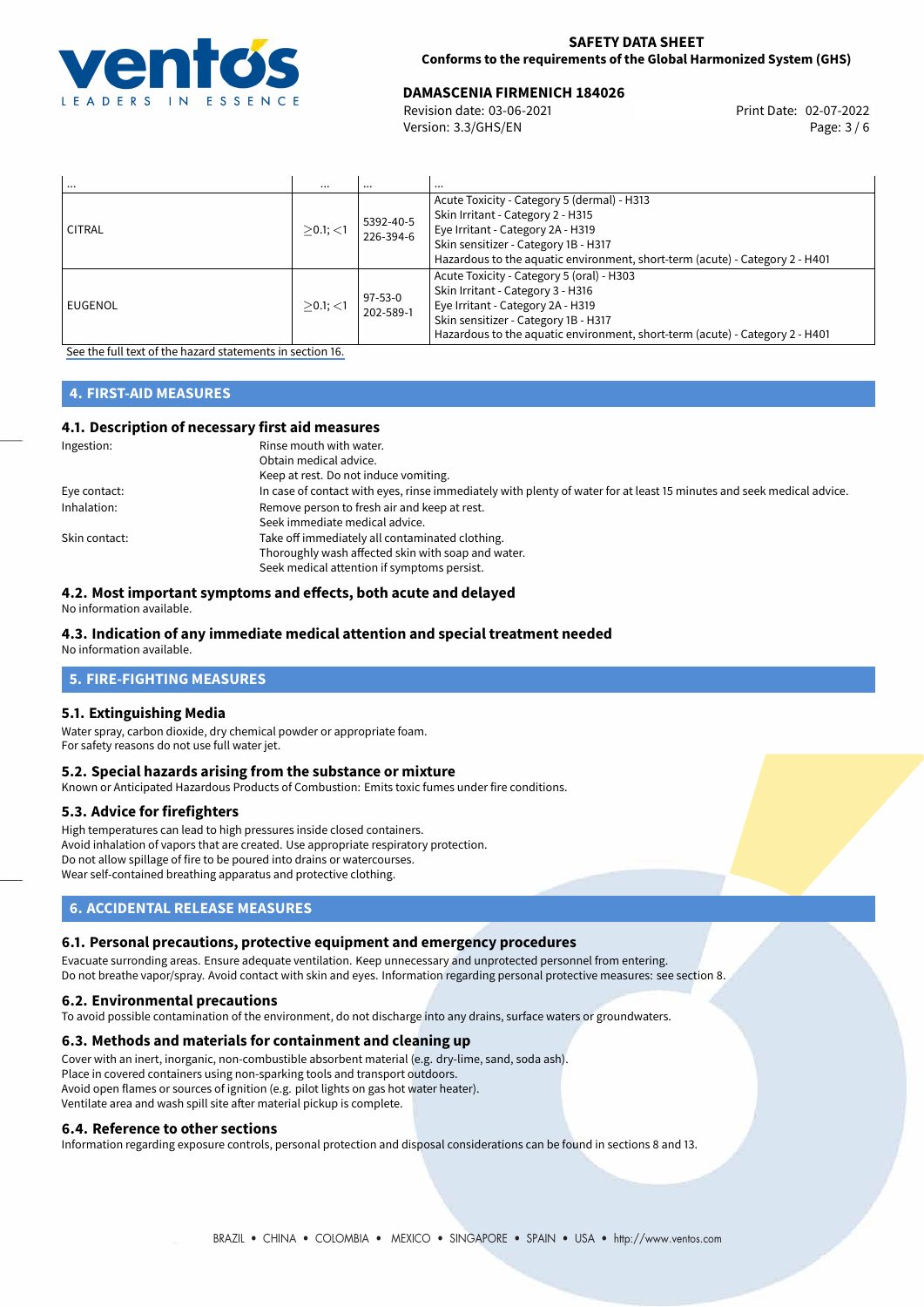

# **DAMASCENIA FIRMENICH 184026**<br>Revision date: 03-06-2021<br>**Print Date: 02-07-2022**

Revision date: 03-06-2021 Version: 3.3/GHS/EN Page: 4 / 6

# **7. HANDLING AND STORAGE**

# **7.1. Precautions for safe handling**

Do not store or handle this material near food or drinking water. Do not smoke. Avoid contact with the eyes, skin and clothing. Wear protective clothing and use glasses. Observe the rules of safety and hygiene at work. Keep in the original container or an alternative made from a compatible material.

# **7.2. Conditions for safe storage, including any incompatibilities**

Store in tightly closed and preferably full containers in a cool, dry and ventilated area, protected from light. Keep away from sources of ignition (e.g. hot surfaces, sparks, flame and static discharges). Keep away from incompatible materials (see section 10).

## **7.3. Specific end use(s)**

No information available.

**8. EXPOSURE CONTROLS AND PERSONAL PROTECTION**

## **8.1. Control parameters**

Components with occupational exposure limits:

| <b>Chemical Name</b> | <b>CAS No</b> | Norm.                    | 8 hr.         |     |                   | 15 min.       |     |                   |
|----------------------|---------------|--------------------------|---------------|-----|-------------------|---------------|-----|-------------------|
|                      |               |                          |               | ppm | mg/m <sup>3</sup> |               | ppm | mg/m <sup>3</sup> |
| <b>CITRAL</b>        | 5392-40-5     | ES (España) <sup>1</sup> | <b>VLA-ED</b> |     |                   | <b>VLA-EC</b> |     |                   |
|                      |               | PL (Polska)              | <b>NDS</b>    |     | $\sim$<br>∠       | <b>NDSCh</b>  |     | 54                |

<sup>1</sup> Possibility of significant uptake though the skin.

### **8.2. Exposure controls**

Measures should be taken to prevent materials from being splashed into the body. Provide adequate ventilation, according to the conditions of use. Use a mechanical exhaust if required.

### **8.3. Individual protection measures, such as personal protective equipment**

| Eye/Face protection:             | Chemical safety goggles are recommended. Wash contaminated goggles before reuse.                                                            |  |  |  |  |
|----------------------------------|---------------------------------------------------------------------------------------------------------------------------------------------|--|--|--|--|
| Hand Protection:                 | Chemical-resistant gloves are recommended. Wash contaminated gloves before reuse.                                                           |  |  |  |  |
| Body protection:                 | Personal protective equipment for the body should be selected based on the task being performed and the risks<br>involved.                  |  |  |  |  |
| Respiratory Protection:          | In case of insufficient ventilation, use suitable respiratory equipment.                                                                    |  |  |  |  |
| Environmental exposure controls: | Emissions from ventilation or process equipment should be checked to ensure they comply with environmental<br>protection legislation.       |  |  |  |  |
|                                  | In some cases, filters or engineering modifications to the process equipment will be necessary to reduce emissions to<br>acceptable levels. |  |  |  |  |

# **9. PHYSICAL AND CHEMICAL PROPERTIES**

### **9.1. Information on basic physical and chemical properties**

| Appearance:                         | Liquid/solid              |  |  |
|-------------------------------------|---------------------------|--|--|
| Colour:                             | Conforms to standard      |  |  |
| Odour:                              | Conforms to standard      |  |  |
| Odour theshold:                     | Not determined            |  |  |
| pH:                                 | Not determined            |  |  |
| Melting point/freezing point:       | Not determined            |  |  |
| Boling point/boiling range (°C):    | Not determined            |  |  |
| Flash point:                        | 97 $\degree$ C            |  |  |
| Evaporation rate:                   | Not determined            |  |  |
| Flammability:                       | Not determined            |  |  |
| Lower flammability/Explosive limit: | Not determined            |  |  |
| Upper flammability/Explosive limit: | Not determined            |  |  |
| Vapour pressure:                    | Not determined            |  |  |
| Vapour Density:                     | Not determined            |  |  |
| Density:                            | 1,025-1,046 g/mL (20°C)   |  |  |
| Relative density:                   | $1,025-1,046(20°C)$       |  |  |
| Not determined<br>Water solubility: |                           |  |  |
| Solubility in other solvents:       | <b>SOLUBLE IN ETHANOL</b> |  |  |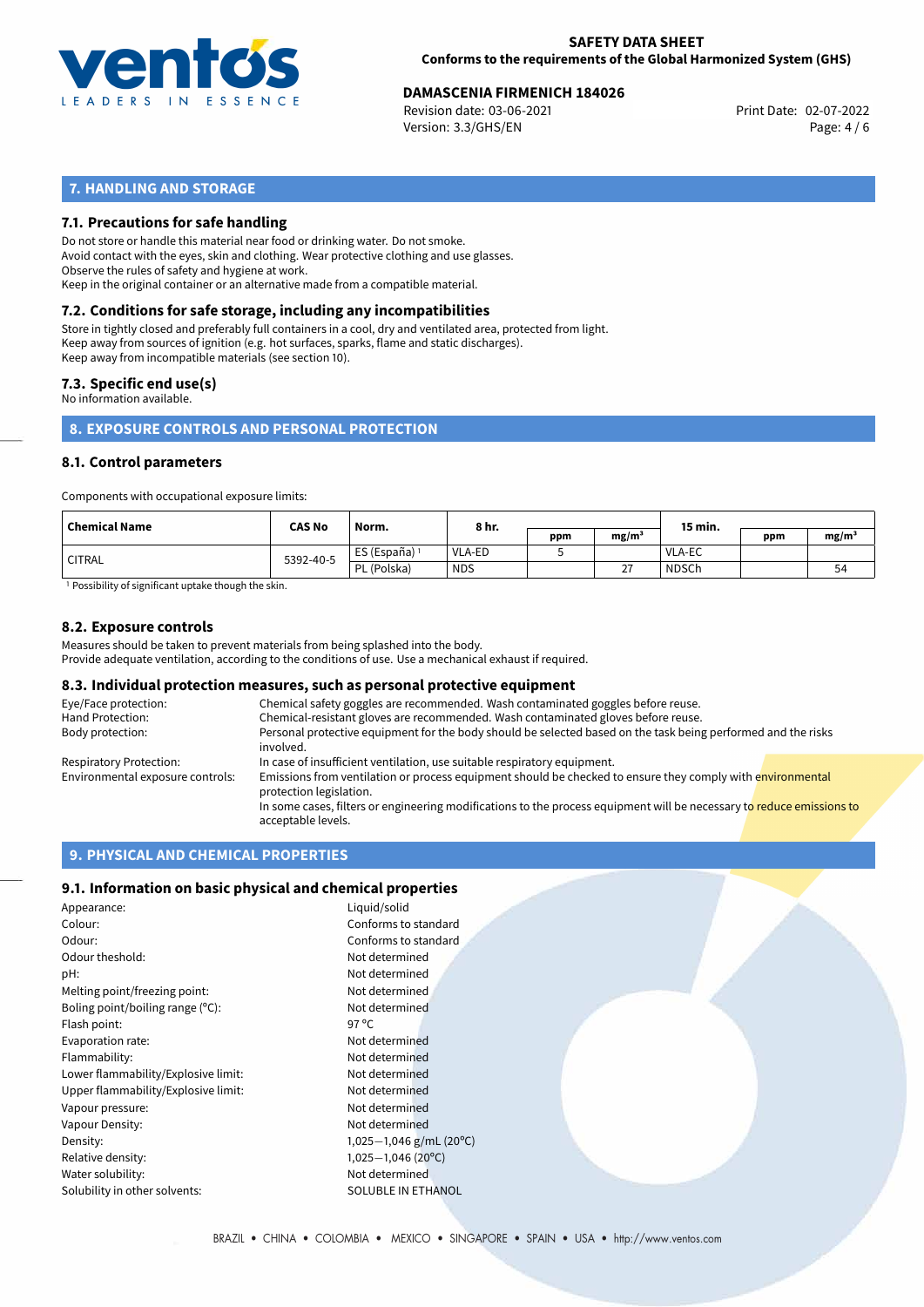

# **DAMASCENIA FIRMENICH 184026**<br>Revision date: 03-06-2021<br>**Print Date: 02-07-2022**

Revision date: 03-06-2021 Version: 3.3/GHS/EN Page: 5 / 6

- Partition coefficient n-octanol/water: Not determined Auto-ignition temperature: Not determined Decomposition temperature: Not determined Viscosity, dynamic: Not determined Viscosity, kinematic: Not determined Explosive properties: Not determined Oxidising properties: NONE EXPECTED
- 

# **10. STABILITY AND REACTIVITY**

### **10.1. Reactivity**

No hazardous reactions if stored and handled as prescribed/indicated.

### **10.2. Chemical stability**

The product is stable if stored and handled as prescribed/indicated.

# **10.3. Possibility of hazardous reactions**

No hazardous reactions if stored and handled as prescribed/indicated.

### **10.4. Conditions to Avoid**

Conditions to Avoid: Excessive heat, flame or other ignition sources.

### **10.5. Incompatible materials**

Avoid contact with strong acids and bases and oxidizing agents.

## **10.6. Hazardous decomposition products**

During combustion may form carbon monoxide and unidentified organic compounds.

# **11. TOXICOLOGICAL INFORMATION**

| <b>Acute toxicity</b>             | Based on the data available, the criteria for classification are not met. |
|-----------------------------------|---------------------------------------------------------------------------|
| Skin corrosion/irritation         | Causes skin irritation.                                                   |
| Serious eye damage/irritation     | Causes serious eye damage.                                                |
| Respiratory or skin sensitisation | May cause an allergic skin reaction.                                      |
| Germ cell mutagenicity            | Based on the data available, the criteria for classification are not met. |
| Carcinogenicity                   | Based on the data available, the criteria for classification are not met. |
| Reproductive toxicity             | Based on the data available, the criteria for classification are not met. |
| <b>STOT-single exposure</b>       | Based on the data available, the criteria for classification are not met. |
| <b>STOT-repeated exposure</b>     | Based on the data available, the criteria for classification are not met. |
| <b>Aspiration hazard</b>          | Based on the data available, the criteria for classification are not met. |

# **12. ECOLOGICAL INFORMATION**

## **12.1. Toxicity**

#### **Assessment:**

Toxic to aquatic life. Harmful to aquatic life with long lasting effects. **Experimental/calculated data:** No information available.

### **12.2. Degradability**

No information available.

### **12.3. Bioaccumulative potential**

No information available.

### **12.4. Soil mobility**

No information available.

### **12.5. Other adverse effects**

See also sections 6, 7, 13 and 15 Do not allow to get into waste water or waterways.

# **13. DISPOSAL CONSIDERATIONS**

### **13.1. Waste treatment methods**

Dispose of in accordance with national and local environmental regulations.